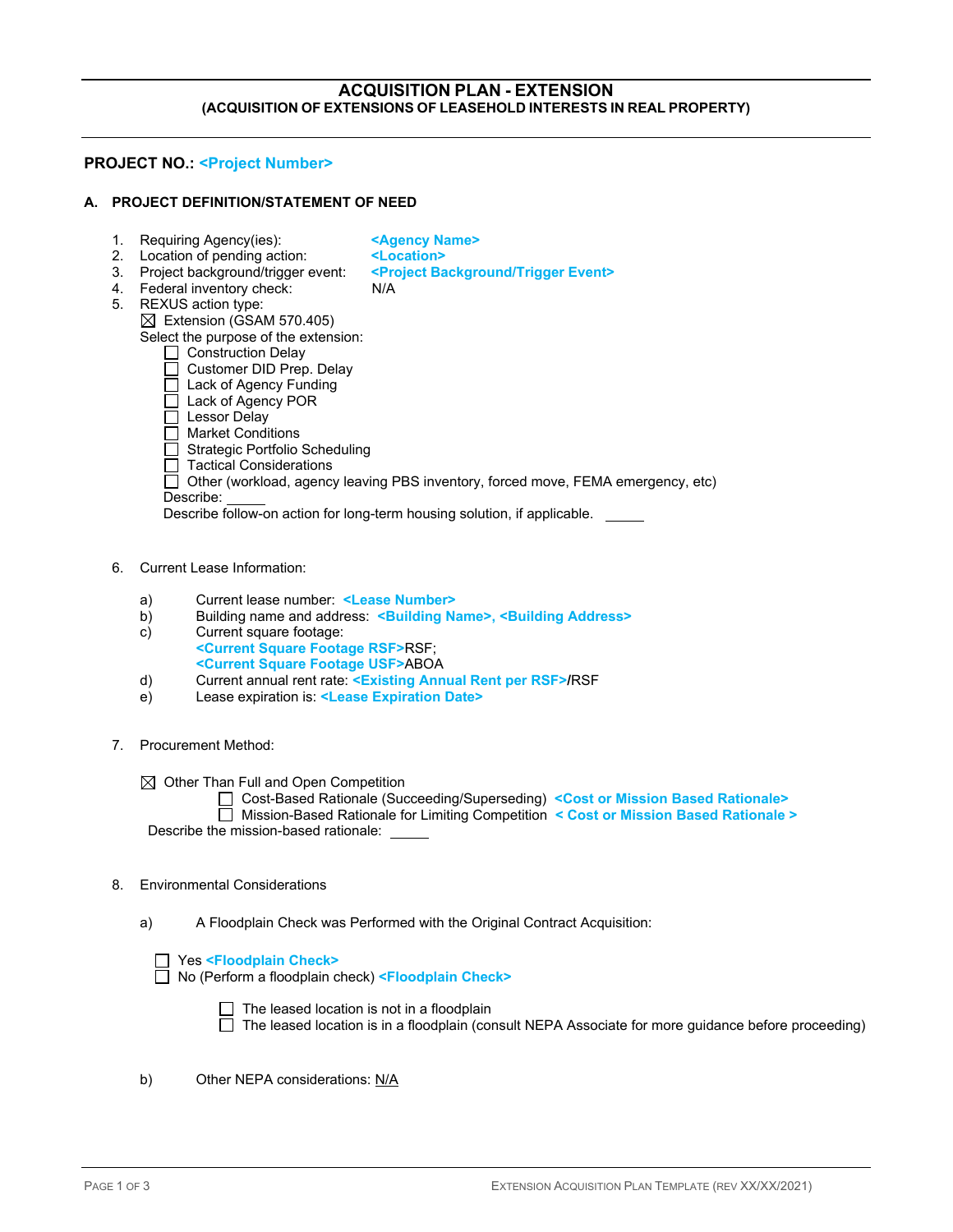## **ACQUISITION PLAN - EXTENSION (ACQUISITION OF EXTENSIONS OF LEASEHOLD INTERESTS IN REAL PROPERTY)**

| 9.        | Lease Terms                                                                                                                                                                                                                                                                                                                                                                                                                                  |
|-----------|----------------------------------------------------------------------------------------------------------------------------------------------------------------------------------------------------------------------------------------------------------------------------------------------------------------------------------------------------------------------------------------------------------------------------------------------|
|           | a) Initial Term in Months: <lease months="" term=""><br/>Lease Term: From: <lease commencement="" date="">To: <lease date="" expiration=""></lease></lease></lease>                                                                                                                                                                                                                                                                          |
|           | b) Extension Term in Months: < <b>Extension Term&gt;</b>                                                                                                                                                                                                                                                                                                                                                                                     |
| 10.       | <b>Total Extension Term Value</b>                                                                                                                                                                                                                                                                                                                                                                                                            |
| a)        | <b>Extension Term Value:</b>                                                                                                                                                                                                                                                                                                                                                                                                                 |
|           | <b>\$<extension term="" value=""></extension></b>                                                                                                                                                                                                                                                                                                                                                                                            |
| 11.<br>b) | b) Fully Serviced: <fully serviced=""><br/>Yes <math>\Box</math> No If No, then Net of <math>\Box</math><br/>Prospectus Requirement Check Is a Prospectus required: □ Yes<br/>No <prospectus required=""><br/>If yes, has a Prospectus been prepared: <math>\Box</math> Yes<br/>No<br/>If yes, provide Prospectus number:<br/>Approved by House: O Yes O No Senate: O Yes O No<br/>If no to either, explain the status:</prospectus></fully> |
| 12.<br>a) | <b>Customer Funding Availability <oa signed=""></oa></b><br>Pro Forma (Draft) OA: signed by Customer:<br>Yes<br>Sent, but not signed<br>Not required (extensions at current rent)                                                                                                                                                                                                                                                            |
| b)        | OA type:<br>Cancelable < OA Type><br>Non-Cancelable <oa type=""></oa>                                                                                                                                                                                                                                                                                                                                                                        |

# **D. ATTACHMENTS**

### **E. REVIEW, CONCURRENCE, AND APPROVAL**